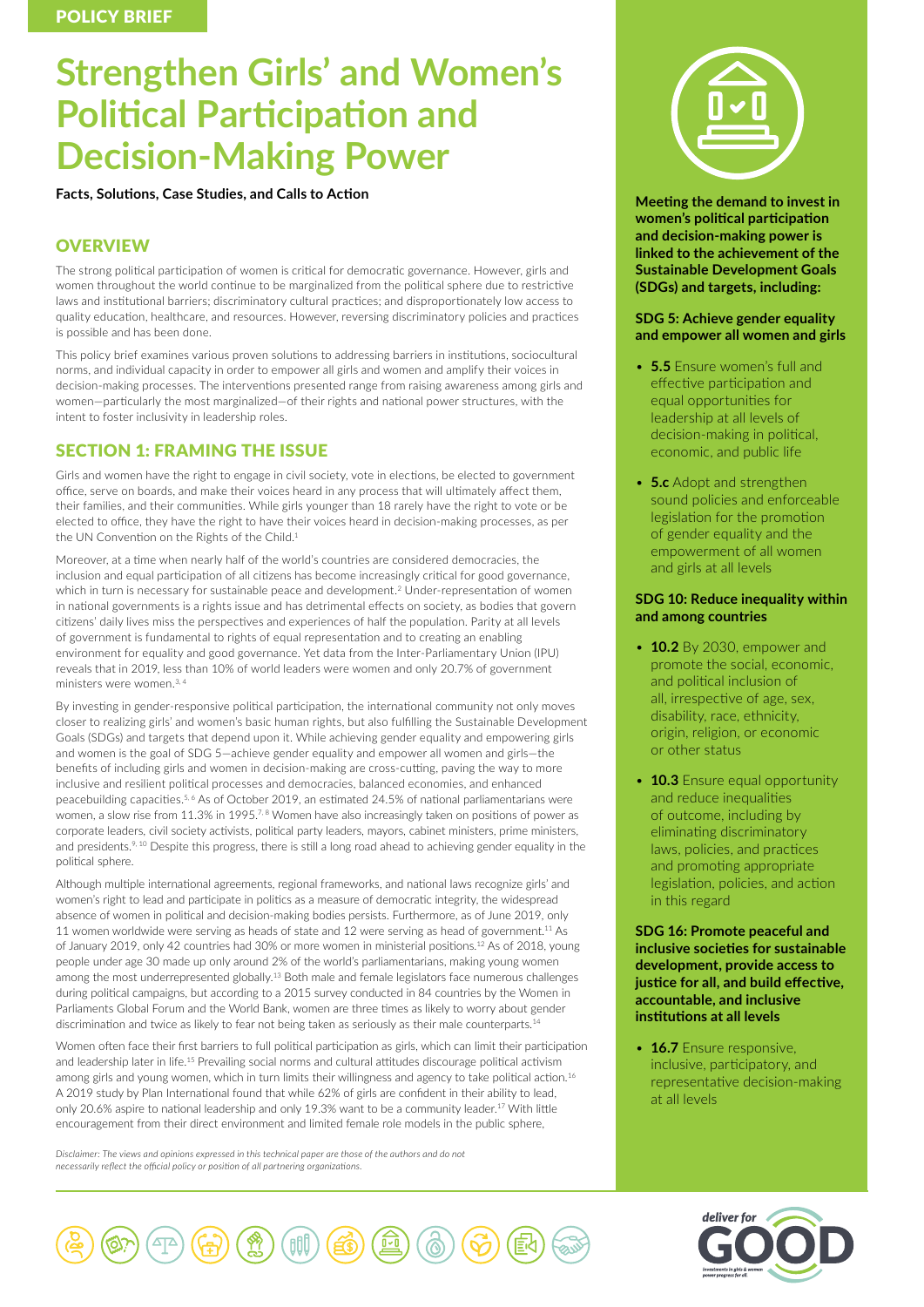levels of engagement in party activism among young women are lower than that of young men.<sup>18</sup>

In humanitarian, conflict, and post-conflict settings, UN Security Council Resolution 1325 on Women, Peace and Security specifically acknowledges the role of women in the prevention and resolution of conflicts, in humanitarian response, and in post-conflict reconstruction.19 The resolution also affirms the importance of women's equal participation and full involvement in peace and security processes, particularly as they are most affected in times of crisis. Additionally, older adolescent girls' and young women's participation in peace processes is guaranteed under resolution 2250 on Youth, Peace, and Security.<sup>20</sup> However, in the nearly 20 years since Resolution 1325 was adopted, little progress has been made in facilitating and supporting gender-sensitive engagement.<sup>21</sup> Despite the proven results and importance of including girls' and women's voices in conflict resolution, women still remain a small minority of the United Nations military peacekeepers and parliamentarians in conflict-afflicted countries.<sup>22</sup> Additionally, data from the major peace processes between 1992 and 2018 showed that women accounted for only 3% of mediators, 13% of negotiators, and 4% of signatories to peace agreements.<sup>23</sup>

Multiple barriers have persistently prevented women from taking their place within the political arena. For women who belong to a marginalized and/or minority group, additional challenges, such as legal, political, and cultural constraints, prevent them from full and equal participation due to interconnected systems of power. Meaningful political participation of girls and women needs to address the overlapping dynamics of inequality and power and should be representative of all girls and women, including those from indigenous communities, those with disabilities, those in LGBTQIA+ groups, girls and women living in urban slums, girls and women living in fragile settings, refugees, and sex workers.<sup>24</sup>

# SECTION 2: SOLUTIONS AND INTERVENTIONS

The systemic barriers to meaningful political inclusion that girls and women face must be addressed on three levels: individual, institutional, and sociocultural*.* 25, 26, 27 While change may not happen simultaneously on each level, all three must be addressed in order to create an enabling environment for girls and women to reach equal and sustainable political participation. Breaking down the barriers and creating opportunities at each level calls for a collaborative effort among states, civil society, and the international community.28, 29 Each of these stakeholders, from lawmakers to activists to religious and traditional leaders to family members, can play a different role in addressing different challenges.<sup>30</sup> Additionally, instituting mechanisms that report on gender-equality commitments and ensure accountability for increasing women's political participation are essential for tracking progress and collecting data at the local and state levels. The path forward needs to ensure and support girls' and women's right to be involved in decisionmaking and political processes. This should be rooted in the following solutions:

- Introduce gender quotas as transitional mechanisms where representation is not equal.
- Promote girls' and women's rights and participation in conflict prevention, mitigation of humanitarian crises, and peacebuilding processes.
- Promote access to decision-making spaces and political processes for all women, including the most marginalized.
- Create training and leadership pathways for girls and women that are gender sensitive.
- Foster inclusivity in leadership, civic engagement, and decision-making in public and private spheres.
- Ensure political environments are free from gender-based discrimination and violence.
- Ensure recognition of women in decision-making capacities as a human right.

## Introduce Gender Quotas as Transitional Mechanisms Where Representation Is **Not Equal**

Evidence suggests that when women are elected to political positions, they make a difference for girls and women and strongly impact legislation.<sup>31</sup> In many cases, women are more likely to pursue inclusive policies and respond to constituent concerns;<sup>32, 33</sup> tend to push for positive change around health, community wellbeing, poverty reduction, and family welfare; and are more likely to strive to reach a consensus on policies.34, 35 Studies show that under certain conditions, women in parliament are more likely to sponsor legislation, reach across political lines, and secure funding for their constituents.<sup>36, 37, 38</sup> Additionally, evidence from more than 125 countries suggests that the presence of women in government is associated with lower levels of corruption.<sup>39</sup>

When well-designed and properly implemented, quotas can be effective, temporary measures to increase women's access to decision-making positions while transitioning to the point where a gender balance in political leadership can be achieved and sustained.40 Quotas can be adapted to fit a variety of political systems, structures, and contexts, and while they may not work in every situation, they can be particularly crucial within electoral systems that are not conducive to equal participation.41 Quotas often address an institutional barrier—whether within national political parties or the private sector—and, ideally, they demand action from institutional actors and power-holders rather than placing the onus on individual women to succeed.<sup>42</sup> As of February 2019, more than half of the 50 single or lower houses that were comprised of 30% or more women had some form of a quota system in place—either legislative candidate quotas or reserved seats.43 Additionally, a 2018 report on women in parliament showed that 27.7% of women were elected in single and lower chambers and 36.1% in upper chambers in countries where quotas were used, compared to 18.6% and 16.2% of seats, respectively, in countries where no form of gender quotas were used.44





- **16.10** Ensure public access to information and protect fundamental freedoms, in accordance with national legislation and international agreements
- **16.b** Promote and enforce nondiscriminatory laws and policies for sustainable development

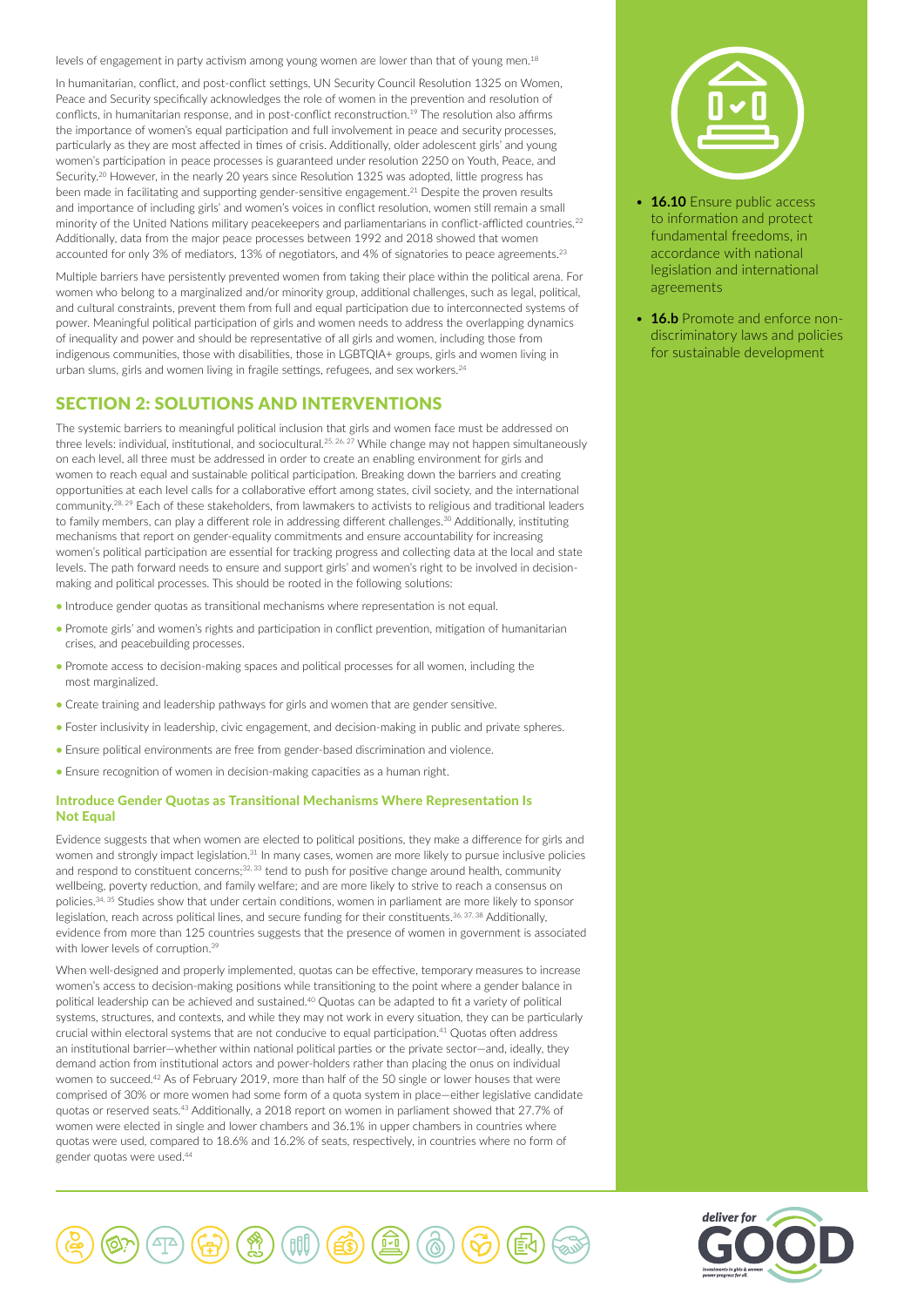#### *Case Study: Quota Law Leads to Gender Parity in Tunisia's Municipal Councils*

*During the Arab Spring, women's movements were visibly at the forefront. In Tunisia, they have pushed for the country to adopt constitutional protections for women's equal rights. In April 2017, Tunisia's parliament passed a bill with an overwhelming majority to increase women's representation in local elections, with 127 members of parliament voting in favor, three against, and four abstaining. The new legislation requires parties* and political blocs to put forward an equal number of women and men as heads of party lists. This electoral *legislation supports "horizontal and vertical" parity, creating more opportunities for women to be elected as representatives.*<sup>45</sup> *Horizontal parity requires that municipal election lists across Tunisia have equal men and women, while vertical parity requires men and women to alternate in each list. Additionally, the law calls for gender equality in municipal and regional councils, which ensures that the quota law affects women at a subnational level. The result of the quota law is that women accounted for 47% of those elected in the May 2018 municipal elections across the country, a tangible shift toward gender parity and democracy.*<sup>46</sup>

# Promote Girls' and Women's Rights and Participation in Conflict Prevention, Mitigation of Humanitarian Crises, and Peacebuilding Processes

In 2000, the UN Security Council passed resolution 1325 on Women, Peace and Security, which calls for: 1) women's participation in peace processes; 2) the protection of girls' and women's rights; 3) gender training for peacekeeping operations; and 4) gender mainstreaming in UN activities around conflict, peace, and security.47,48

Mainstreaming gender in conflict prevention and resolution can improve outcomes before, during, and after conflict. Women's participation in democratic transitions in particular can improve the likelihood of peace negotiations arriving at settlements and parties reaching sustainable agreements. Research shows that women's participation in resolution processes decreases the chances of peace agreements failing by 64% and increases the chances of peace agreements lasting for 15 years by 35%.<sup>49</sup> Although there is broad recognition that gender-specific peacebuilding strategies can aid in effective and holistic reconstruction, national policies and programs often neglect to invite women to negotiating tables or provide a platform for girls and women to voice their specific needs during reconstruction periods.<sup>50</sup> As of January 2019, only 19% of parliamentarians in conflict and post-conflict countries were women, compared to 24.3% globally.<sup>51</sup> Additionally, the global average of women ministers is 20.7%, compared to 18.3% in conflict and post-conflict countries.<sup>52</sup>

Several countries have taken steps to promote women's active and equal participation in peace processes and conflict resolution, including the United States, which passed the Women, Peace and Security Act in 201753 and a subsequent strategy in 2019,54 as well as Canada, which appointed the first Ambassador for Women, Peace and Security in 2019 to implement Canada's National Action Plan on women, peace and security.55 Additionally, in July 2019 the Development Assistance Committee within the Organisation for Economic Co-operation and Development (OECD) adopted its Recommendation on Ending Sexual Exploitation, Abuse, and Harassment in Development Co-operation and Humanitarian Assistance as an effort to prevent further violence against girls and women in prevention and response efforts conducted by donor countries.<sup>56</sup>

Gender equality is a key predictor of human security and peace. Government leaders need to recognize that state security goes beyond armed conflict and includes everyday human security, particularly of marginalized and vulnerable groups.57 Beyond the formal process of peace accords, transitions provide a pivotal moment for advancing gender equality in a country. They offer an opportunity to transform fundamental barriers to gender equality, allowing institutions, processes, and norms to be reshaped into more inclusive systems. This is a transformation that, in turn, can build the democratic backbone of sustainable peace, fostering more resilient democracies and helping prevent future conflict. Yet for these transitions to be transformative, women must not only be present at formal processes, but must also have the capacity to engage in the creation of new governing structures.<sup>58</sup>

### *Case Study: Iraqi Women Activists Create a Strategy for Peace*<sup>59</sup>

*A group of 40 Iraqi women peace activists came together in 2018 to devise a strategy for peacebuilding and promoting gender-sensitive policy priorities in Iraq. The women produced a policy document, "A Strategy for Peace in Iraq: A Gender-Sensitive National Reconciliation Platform," which outlines 38 policy recommendations to serve as a roadmap for peace, and acts as a discussion document for others to grapple with the future direction for peace in Iraq. In building this document, the activists focused on six issues that would need to be resolved to enable a new reality in Iraq: women's empowerment, safety and security, trust and confidence, victims and survivors, education and youth, and governance and redistribution of resources. The women peace activists will use this strategy as the foundation of their efforts to promote the implementation of the recommendations and to advocate for women's active and equal participation in the peace process in Iraq.*

### **Case Study: Syrian Women's Political Movement**<sup>60</sup>

*In 2017, a group of Syrian women politicians and activists formed the Syrian Women Political Movement (SWPM) to ensure women and grassroots activists are included in political and peace negotiations for the future of Syria. Supported by the Women's International League for Peace & Freedom (WILPF), SWPM hopes to bring the voices and experiences of Syrian women to the political process, with the ultimate goal of increasing women's participation to at least 30% at all levels in the peace-building process in Syria. The SWPM's membership comes from both inside Syria and throughout the diaspora, and it includes women and men. It has coordinated the efforts of Syrian women from diverse backgrounds. Through consultations and meetings, they have produced concrete recommendations and released more than three policy papers on what needs to be done to achieve sustainable solutions to the conflict.*



## **Relevant International Norms, Standards, and Agreements:**

- Convention on the Elimination of All Forms of Discrimination against Women (1979)
- United Nations Economic and Social Council Resolution (1990/15)
- Beijing Declaration and Platform for Action (1995)
- 2000 United Nations Security Council Resolution on Women, Peace, and Security (S/ RES/1325)
- 2003 United Nations General Assembly Resolution on Women's Political Participation (A/RES/58/142)
- 2011 United Nations General Assembly resolution on women's political participation (A/ RES/66/130)
- 2015 United Nations Security Council Resolution on Youth, Peace, and Security (S/RES/2250)
- Sustainable Development Goals (2015–2030)
- Report of the High-Level Working Group on the Health and Human Rights of Women, Children and Adolescents (2017)



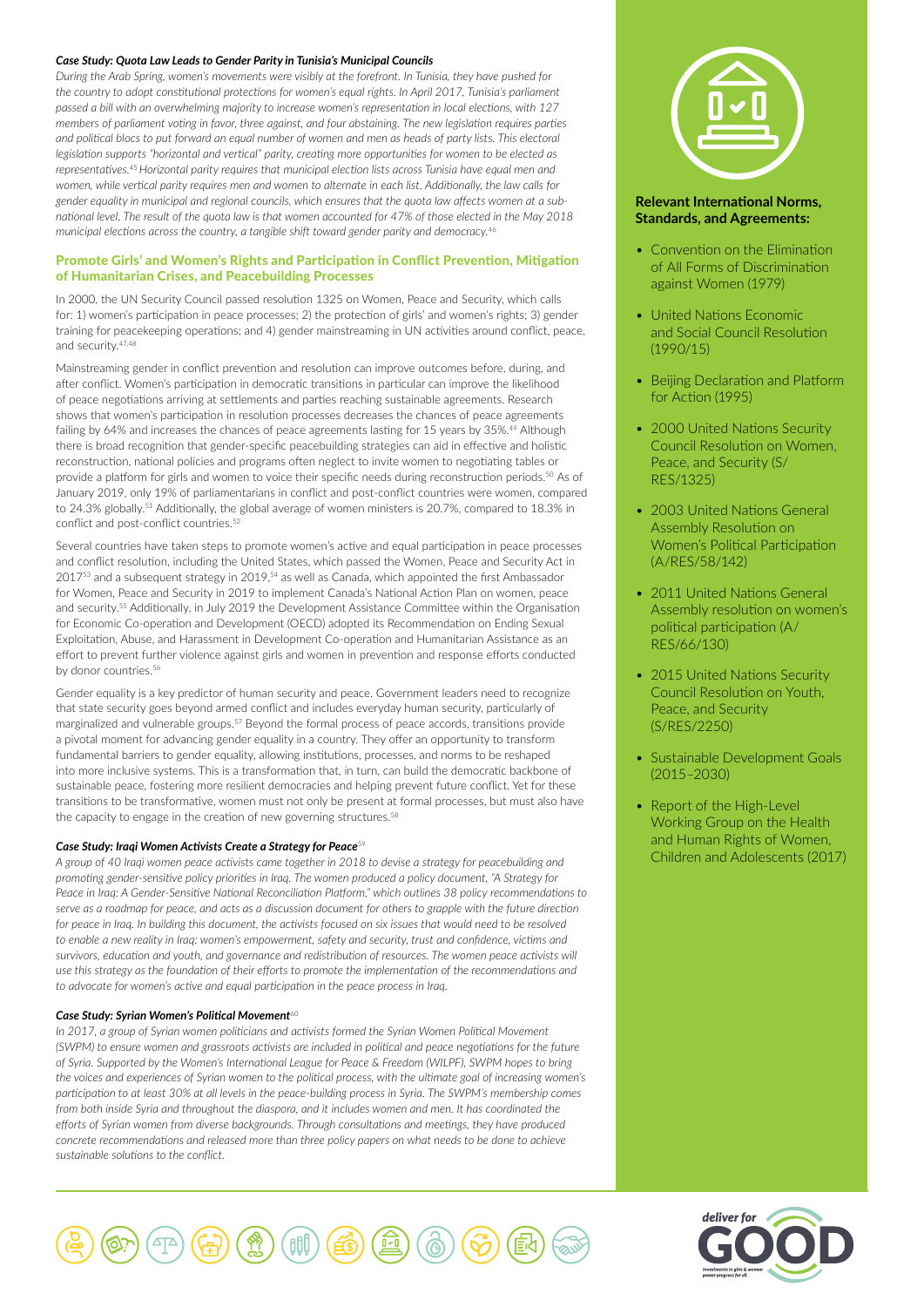## Promote Access to Decision-Making Spaces and Political Processes for All Women, Including the Most Marginalized

Women's rights groups and networks are powerful levers of political change. They provide girls and women with platforms so they can elevate their voices and accessible avenues for political representation and participation. Despite their importance in galvanizing political action, these groups operate in an increasingly shrinking civil society space, where funding and political will for women's movements are scarce.<sup>61</sup> Access to stable, flexible, long-term funding would allow women's groups to build on their existing work, while effectively responding and adjusting to emerging trends and needs. With access to stable resources and support, groups can build greater capacity, be innovative in their work, and galvanize greater impact.<sup>62</sup> Moreover, for maximum impact, individual women's voices, women's organizations, and local women's groups need to be included as partners and stakeholders at every stage of the policymaking and decision-making processes. Increased investment in women's movements and groups will allow for the further creation and strengthening of safe spaces through which girls and women can cultivate and exercise their collective agency, leadership, and decision-making skills.

Women from marginalized groups, such as indigenous women, women from minority ethnic groups, and women with disabilities, often face additional barriers to participation via intersectional discrimination.<sup>63, 64</sup> Positions of political power must be accessible to all women and not restricted based on age, educational background, socio-economic status, geographical origin, indigenous status, sexual orientation, gender identity, or any other demographic characteristic. Diverse female leadership is essential to shaping systems and policies that are representative and inclusive of all.<sup>65</sup> Parliamentary representation of women from marginalized communities and populations can also benefit society by creating space for new insights regarding local and national issues. Ensuring gender balance at all levels of the decisionmaking process, including providing support and representation to women from marginalized populations, is necessary for policy reforms that are inclusive and cognizant of all populations, particularly those most at risk.

For example, increased engagement of indigenous women is integral to gender-responsive climate action and disaster-risk reduction processes because indigenous groups have a close relationship and dependence on the environment and its resources.<sup>66</sup> Yet, parliamentary participation among indigenous populations remains low globally. Research conducted by the Inter-Parliamentary Union in 2014 shows that indigenous people are proportionally underrepresented in 12 parliaments and absent from nine out of the 33 parliaments with data available as of 2014.<sup>67</sup> There is also a lack of data available on indigenous populations' roles in decision-making bodies. Fewer than half of the parliaments surveyed had data available on indigenous representation, possibly due to the low number of countries that legally recognize indigenous peoples.<sup>68</sup>

#### *Case Study: Training Women With Disabilities to Change Kenya's Public Policy*<sup>69</sup>

*Women with disabilities face many obstacles and discrimination as a result of their intersecting identities. One of these barriers is a lack of access to decision-making processes and political empowerment. Women Challenged to Challenge, an organization dedicated to advocating for the rights of women and girls with disabilities, along with the International Foundation for Electoral Systems (IFES), implemented an initiative called, The Power to*  Persuade: Empowering Women with Disabilities to Influence Public Life. Forty female disability rights activists gathered in Nairobi in 2017 to create a platform on policy priorities. The platform was presented to Kenyan government officials and has subsequently become an advocacy tool for disabled *women to fight for their rights and recognition in the public sphere.*

## Create Training and Leadership Pathways for Girls and Women That Are Gender Sensitive

Encouraging continuous participation and civic education of girls and women in schools, universities, and civil society spaces can be important to their future political participation.<sup>70</sup> Some youth development experts note that another integral element of future political participation entails institutionalizing young people's civic education and participation in settings they experience on a regular basis.<sup>71</sup> Civic education taught to girls in school from a young age helps them understand the workings of democracy and their country's political system. It also equips them with necessary knowledge and skills to become active citizens and engage with the political issues of their time. Trainings targeted to girls that help them acquire the foundational skills for political participation, such as problem-solving, assertive communication, and negotiation capabilities, along with opportunities to engage in decision-making processes at the family and school levels, are all critical pathways to political empowerment.72

Youth-led civil society and volunteering organizations can also be important avenues for participation and learning. Civil society groups allow young people to learn about decision-making processes and exercise their agency in issues affecting their own community. These groups also introduce young people to networks of likeminded peers, setting the foundation for further learning and engagement with civic and political life.<sup>73</sup> Similarly, educational sports programming, especially for girls, can be a confidence-building mechanism that cultivates their leadership, agency, and resilience.74

Offering gender-sensitive political leadership and skills-based training for women also provides them with the foundation they need to actively participate in politics. Many groups and organizations around the world have carried out programs focused on overcoming major political barriers for female candidates, legislators, and influencers.75 These barriers include a lack of financial resources and educational opportunities, unaccommodating governments, and geographic restrictions. A 2019 study on parliamentary committees and the health sector in Africa by the Westminster Foundation for Democracy found that once in office, women parliamentarians are still sidelined by being appointed to less prestigious and influential parliamentary committees.<sup>76</sup> By fostering opportunities in political engagement training, women may increasingly take action at local, national, and international levels to yield lasting results.

#### *Case Study: Train, Run, Win, and Lead*

*Ahead of the 2015 election in Burkina Faso, the National Democratic Institute (NDI) supported local partners, including the Council of Burkinabe Women, in their work to increase the number of women candidates nominated by their parties and the number of women elected to public office.*  The Council of Burkinabe Women and NDI trained a total of 379 prospective female candidates, of which 110 were nominated and 13 were *ultimately elected after being placed on the party's candidate lists.*77 *Ahead of the municipal election in 2016, NDI trained a total of 674 women running for election to the local council on issues such as campaign management, public speaking, communications, and media relations.*78 *These trainings built on previous NDI work, in which it led a drive to issue birth certificates to more than 16,000 Burkinabe, making them eligible to vote.*<sup>79</sup>

#### *Case Study: What Young Women Want*

*Plan International conducted a survey taken by nearly 10,000 girls and young women between the ages of 15 and 25 across 19 different countries. The survey asked the girls and young women about their leadership aspirations in terms of career, community, and family. While 76% of the girls and young women surveyed said they aspired to be a leader, only 60% felt confident in their ability to lead, and 94% thought that being a leader would result in being treated unfairly compared to their male counterparts.*80 *These findings demonstrate that while girls and young women have aspirations* 



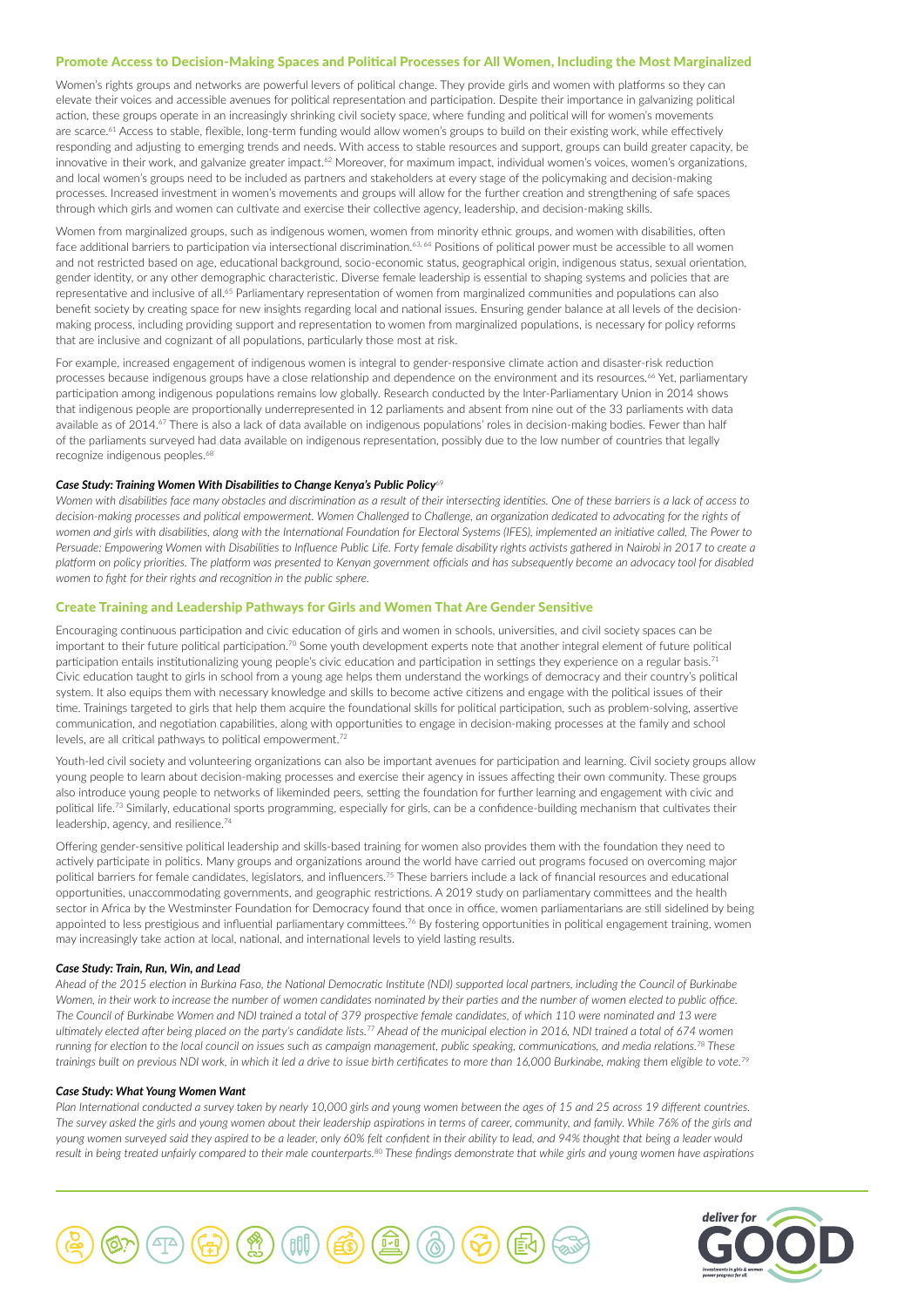*to lead, they also have extremely negative perceptions of what being a female leader involves.*81 *Findings and recommendations from the report call*  for cultivating leadership aspirations at home first; setting up girls to succeed through access to schools and wider educational opportunities, as well *as supporting and encouraging girls' and young women's networks and youth-led civic action; and addressing sexism, discrimination, and gender bias within the community, educational systems, and political spaces.*<sup>82</sup>

## Foster Inclusivity in Leadership, Civic Engagement, and Decision-Making in Public and Private Spheres

Addressing the needs of girls and women is challenging without the representation of their interests in top decision-making positions. Evidence shows that an increase in the participation of women in politics affects how their needs are prioritized in policymaking. For example, in some Scandinavian countries, where women are well represented in positions of power, public budgets and policies more appropriately reflect the interests of girls and women.<sup>83</sup> This same principle holds true for institutions of global governance, where there is a distinct gender imbalance. One such example where girls and women are increasingly asserting their rights is around climate justice.

When it comes to tackling the effects of climate change and natural disasters, girls and women are integral to progress and must be included in decision-making and mitigation leadership. Young female activists from around the world have been leaders in the movement to combat climate change—organizing protests, rallies, strikes, sit-ins, and lawsuits to fight for political and social change.<sup>84</sup> Disaster Risk Reduction—the practice of systematic analysis and mitigation of the causes of disasters, including reducing exposure to hazards, lessening the vulnerability of people and property, and improving preparedness and early warning for adverse events—is truly effective when girls and women are involved.85, 86

Women's participation in local government is also essential to inform policy and deliver change. Women's engagement in leadership positions at the grassroots level has been shown to have positive correlations to a higher quality of education, health, and infrastructure projects, as well as a boost to women's empowerment and standards of living.<sup>87</sup> Yet empowerment starts in the home and the community. For children, the father's role matters, particularly in terms of unpaid care work<sup>88</sup> and children's understanding of gender equality.<sup>89</sup> Studies have also indicated that community and sports programs can foster problem-solving, team-building, communication, and leadership skills in girls that can be applied throughout their lives.90

Another way to boost women's decision-making power is to propel more women into leadership positions in the economy. Gender equality in employment gives women more decision-making power and enhances family wellbeing. Women will typically invest more of their income in the health, nutrition and education of their children than men.<sup>91</sup>

In the private sector, gaps in leadership styles between men and women are common, making it harder for women to attain management positions. A 2018 study conducted by McKinsey, "Women in the Workplace," observed that women believe they are disadvantaged by workplace bias.<sup>92</sup> When compared to men, women are close to three times more likely to report having missed out on opportunities, such as a promotion or a raise, specifically because of their gender.<sup>93</sup> Evidence shows that corporations with more women in leadership and decision-making positions show better financial performance than those with low female representation.<sup>94</sup> Therefore, it is critical to ensure that women are equally represented in leadership positions in a variety of businesses, workplaces, trade unions, and other social movements, and that women's rights issues are prioritized in collective bargaining processes. Quotas also serve as valuable transitional tools to increase women's representation in male-dominated work and leadership environments.<sup>95</sup>

#### *Case Study: Women in India Influence Local Politics*

*Prior to the 73rd Amendment Act in 1992, women in India were often restricted from elected positions.*96 *The act changed that by reserving at least one-third of the seats of all Panchayat Councils and one-third of all Pradhan (head of the Panchayat) for women.*97 *As a result, women's representation within Panchayat Councils reached nearly 50% by 2009.*98 *Since its inception, women Panchayat Raj (village committee) leaders*  have become increasingly involved in their communities, ensuring that issues such as quality healthcare and education, as well as the financial *considerations necessary to realize access to these services, are discussed at meetings.*99 *As a result of women's increased participation within the Panchayat Councils, there was a 62% increase of potable water projects in these communities initiated by a woman leader, as compared to communities with male leaders.*100 *There is also evidence that having more women in office changes attitudes towards women's role in society. One study on women in local politics in India found that having female politicians helps reduce stereotypes and gender roles in public and private life.*101 *The study also found that villages with reserved quotas for women further closed gender gap aspirations of girls by 32% and by 25% among their parents.*<sup>102</sup>

# Ensure Political Environments Are Free From Gender-Based Discrimination and Violence

Governments need to demonstrate gender equality in their leadership and decision-making bodies by not only increasing female representation in ministerial and elected positions, but also by fostering gender-equitable work cultures in state institutions. Adopting gender-responsive policies and practices in governing institutions can ensure that female leaders are able to function and perform their services in an open and inclusive work environment. These policies and practices could include gender-equitable parental leave, childcare services, and fixed hours for voting debate and negotiations in decision-making bodies such as national and regional parliaments.<sup>103</sup>

Violence against girls and women in politics and those in decision-making positions is a global issue and has serious repercussions for inclusive democratic societies.<sup>104</sup> Violence cuts across all political sectors, including civil society, political parties, and electoral processes, and affects politically active girls and women regardless of their roles.<sup>105</sup> According to FRIDA the Young Feminist Fund, more than 50% of its young female activist members regularly feel unsafe or threatened because of the work they do in advancing gender equality.<sup>106</sup> In the online context, gender-based violence and harassment play a significant role in erecting additional barriers to girls' and women's leadership. At a time when online spaces animate multiple facets of daily life, online violence can discourage girls and women from utilizing social media platforms for civic and political engagement. Research indicates that online violence against young women in politics is prevalent in countries around the world and has a "chilling effect" on women's social media engagement, causing them to decrease, pause, or completely stop their online activity.<sup>107</sup>

While acts of gender-based political violence are usually directed at individual women, they also carry an impact beyond their intended specific target. They frighten other women who are already politically active, deter women who might consider engaging in politics, and communicate to society that women should not participate in public life in any capacity.108, 109 Those who are in positions of influence or leading human rights advocacy are frequently targeted, with a view to silencing their voices and the voices of others.



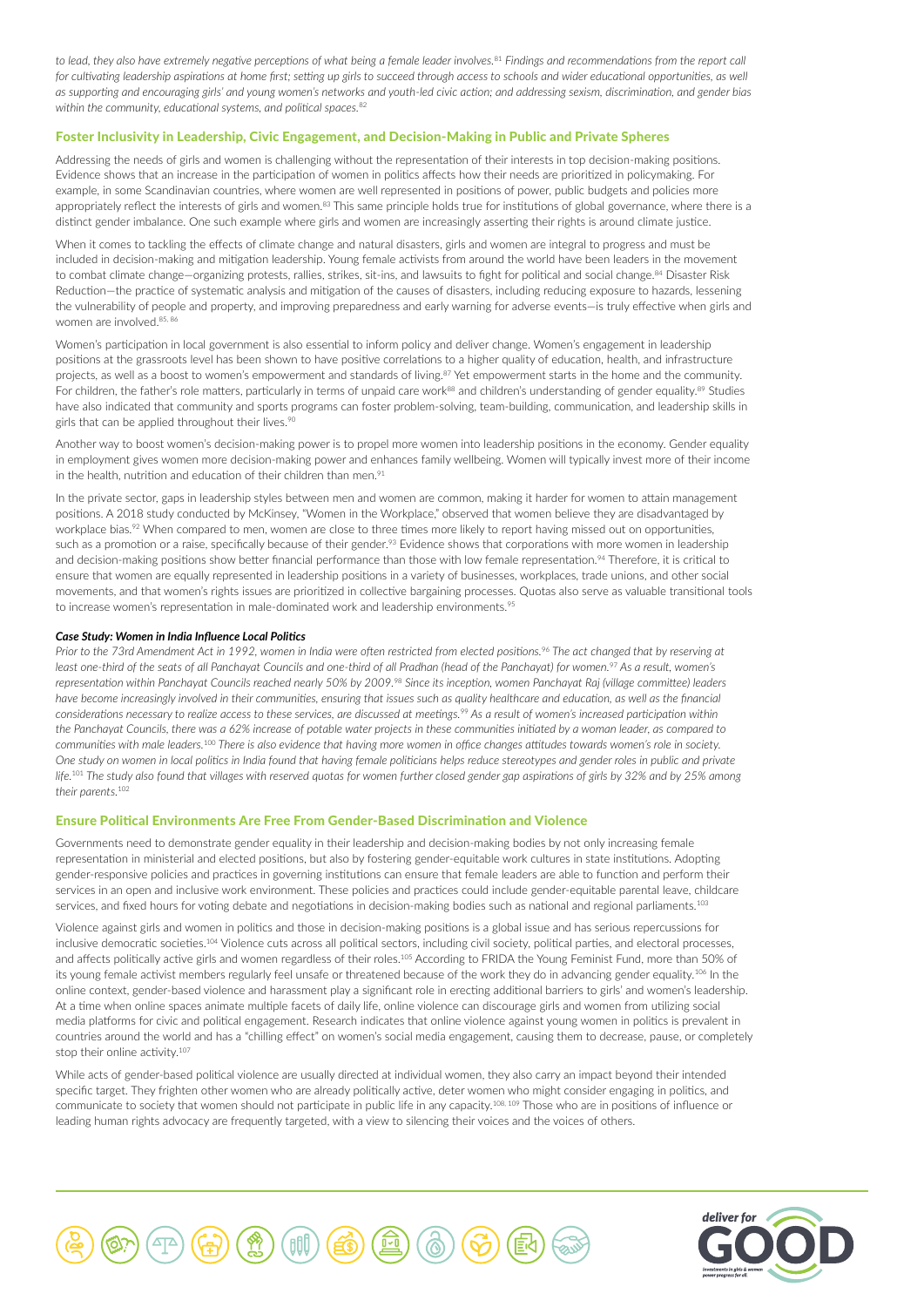The increased political participation of girls and women necessitates a safe and open physical, social, and online environment, where all can participate and lead without fear of violence or harassment. This was encapsulated in 2019 by members of the International Labour Organization, who adopted the Convention Concerning the Elimination of Violence and Harassment in the World of Work and a related recommendation, which was the first internationally agreed-upon standard and guidance for addressing violence and harassment in the world of work.110 Building an enabling environment for women's free and equal participation can be done by integrating protection from gender-based violence within the legal framework around electoral cycles. Improving girls' and women's access to justice and legal aid can also ensure accountability of assailants and discourage gender-based violence in politics.111 Strengthening national anti-violence and online harassment policies can protect privacy and the flow of personal data, ensuring safer digital spaces for all. Additionally, engaging boys and men in promoting and supporting girls and women as leaders and decision-makers is also essential for building open political spaces.<sup>112</sup>

#### *Case Study: Analyzing Violence Against Women in Political Parties*<sup>113</sup>

*Political parties provide an entryway for women's political participation, leadership, and engagement. Yet traditional gender norms have historically made it difficult to provide women with equal opportunities to access leadership positions and party platforms. Political parties are protected public spaces that allow and enable violence against women to take place. In 2018, the National Democratic Institute published findings from surveys of men and women party members in Cote d'Ivoire, Honduras, Tanzania, and Tunisia. These surveys found that a majority of men and women are aware*  that violence occurs in their political parties; a majority of men and women believe that women are more likely to experience violence in political *parties; women actually do experience high rates of violence within their parties; and there is a lack of financial resources and party support for women overall.*

## Ensure Recognition of Women in Decision-Making Capacities as a Human Right

Advancing the rights of women to serve in positions of leadership and actively participate in decision-making processes can be achieved in part through their enhanced visibility. By publicly recognizing their contributions and protecting their rights by implementing international agreements such as the Beijing Declaration and Platform for Action, the capacities of girls and women are more broadly accepted, thus dispelling negative gender stereotypes.114, 115 Representation matters and is of paramount importance to inspire the next generation of female leaders. Towards this end, women parliamentarians should share their experiences publicly to normalize the idea of having women in positions of power and mentor girls and young women to help them access decision-making spaces and positions of power.

The media plays a crucial role in highlighting the positive contributions of women in politics and avoid perpetuating negative gender-based stereotypes. Female politicians can also gain visibility through support from civil society and other female leaders.<sup>116, 117</sup> Working with others, including boys and men, contributes to shifting societal perceptions around political gender roles or capabilities.

#### *Case Study: Parity Within Ethiopian Politics Changing at the National Level*

*In April of 2018, Ethiopian Prime Minister Abiy Ahmed assumed office as the new reformist leader, chairing both the People's Revolutionary Democratic Front and the Oromo Democratic Party.*118 *In his acceptance speech, he spoke directly to Ethiopian women, recognizing their contribution to the progress of their country, and promised to speed up efforts to improve women's all-around participation.*119 *Prime Minister Abiy has already delivered on this promise to promote gender parity within his government, including appointing a gender-balanced cabinet comprised of 20 members.*120 *He has also promoted women to strategic positions in the areas of defense and security, peace, trade, labor, culture, science, and revenue.*121 *Prime Minister Abiy's commitment to push for gender parity resulted in the Ethiopian Parliament's approval of Sahle-Work Zewde to be the first female president of Ethiopia.*<sup>122</sup>

# SECTION 3: THE BENEFITS OF INVESTMENT

Investing in women's right to political participation is a necessary step to achieving global gender equality and democratic governance.123 Increasing women's participation in politics leads to positive impacts for countries' development and growth. A study revealed that an increased number of women in parliament leads to greater investments in education.<sup>124</sup> More female lawmakers are associated with improved government accountability, more passed legislation, and increased compromise between political factions.<sup>125</sup> Research also shows that women's participation in resolution processes decreases the chances of peace agreements failing by 64% and increases the chances of peace agreements lasting for 15 years by 35%.126

Furthermore, research suggests that gender balance in the political sphere promotes gender balance in the workforce. For example, one study showed that companies with strong female leadership, meaning three or more women on the board or female board representation higher than the country average, boast an annual return on equity of 10.1%, compared to 7.4% for companies without strong female leadership.127 This represents tremendous economic potential, as evidence shows that gender equality in the workforce could lead to doubling women's contributions to global GDP growth by 2025.128 Girls' and women's political participation stretches beyond elected office. Women's involvement and empowerment in all aspects of public life, from activism in civil society to leadership in political parties and on corporate boards, brings gains in sustainable, peaceful democracy, and more representative, resilient systems.129 Evidence also shows that countries with higher engagement of women in public life experience lower levels of inequality.130

# SECTION 4: CALLS TO ACTION

Women's equal participation in politics is a crucial step toward achieving gender equality, the Sustainable Development Goals, and progress for all. It is not only empowering for the girls and women engaged, but benefits their communities, countries, and the world as a whole. Closing the gender gap by upholding girl's and women's right to political participation requires cross-cutting approaches to national and local issues and specific actions from key institutions.

In order to power progress for all, many different constituents must work together—governments, civil society, academia, media, local communities, the United Nations, and the private sector—to take the following actions for girls and women:

- Eliminate structural and legal obstacles that hinder all girls' and women's participation in politics and decision-making, and hold those obstructing them accountable. (Most relevant for: governments and the private sector)
- Offer training programs for young people, women, and men on political systems, girls' and women's right to participation and roles in decision-making, and unconscious bias and inclusion. (Most relevant for: civil society and governments)



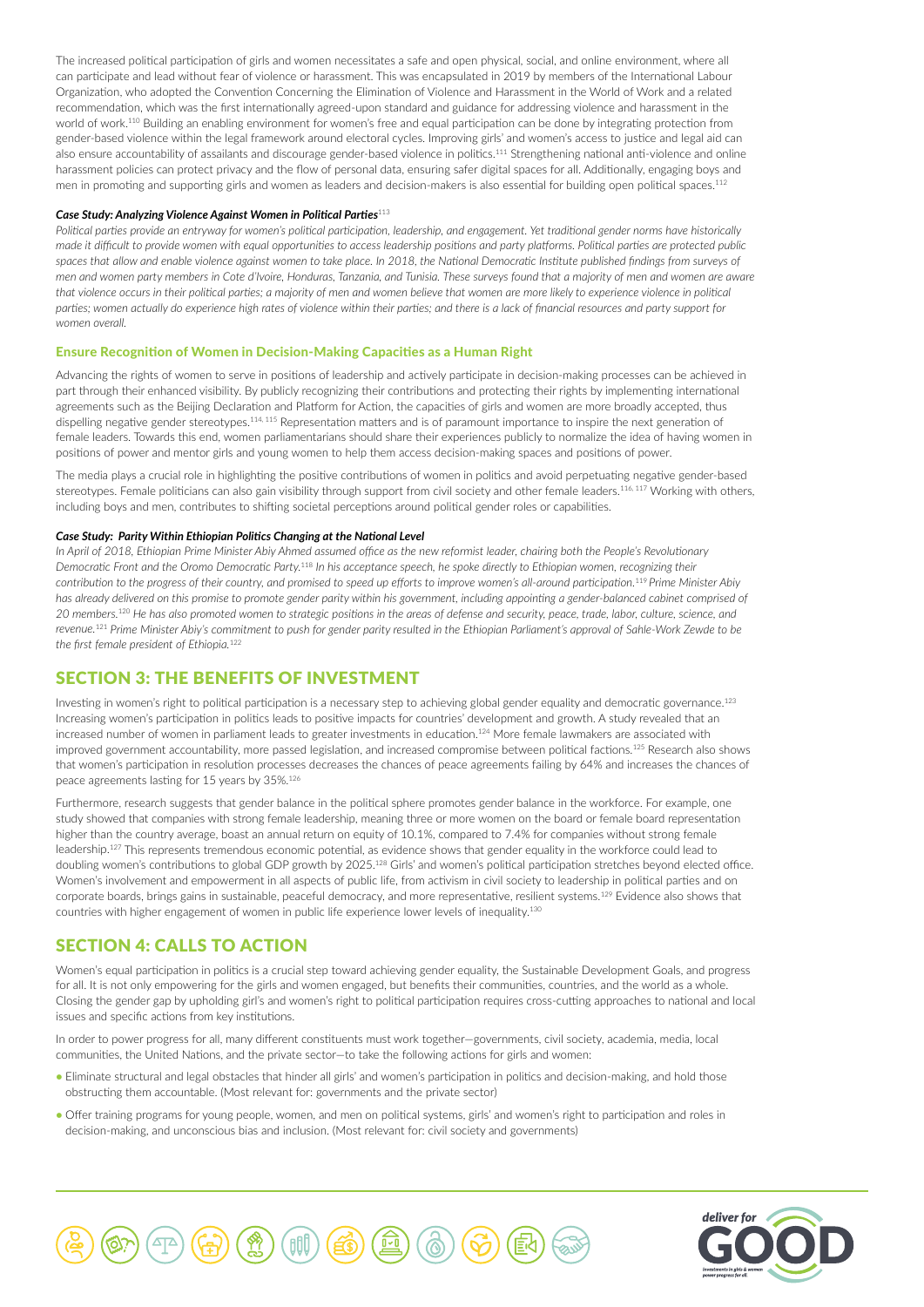- Introduce transitional quota systems and inclusive, gender-sensitive leadership pathways to help bring all girls and women into political spheres. (Most relevant for: governments, the private sector, and NGOs)
- Secure equal visibility of female politicians and decision-makers and promote a more inclusive representation of leadership. (Most relevant for: the media)
- Promote a safe and enabling political environment in which all girls and women may participate in public life at all levels without fear of physical, emotional, or online violence and harassment. (Most relevant for: governments, civil society, media, the United Nations, and the private sector)
- Promote women in leadership and decision-making roles at all levels, including at peace negotiation tables and in humanitarian emergencies. (Most relevant for: governments, civil society, the United Nations, development and humanitarian international actors, and the private sector)
- Support women's leadership in the workplace through greater inclusion in executive positions and on corporate boards. (Most relevant for: governments and the private sector)
- Fund grassroots organizations that build the capacity of girls and women to participate both individually and collectively in social, economic, political, and public life. (Most relevant for: governments and the private sector)
- Implement international agreements, guidelines, and protocols that seek to reduce harassment and violence that prevent women from ascending to leadership positions, such as the International Labour Convention to Eliminate Violence and Harassment in the World of Work and the OECD Recommendation on Ending Sexual Exploitation, Abuse, and Harassment in Development Co-operation and Humanitarian Assistance. (Most relevant for: governments and the private sector)
- Implement policies and accountability mechanisms that track and report on government performance with respect to gender equality commitments. (Most relevant for: governments and the private sector)
- Incorporate men in training focused on supporting and promoting girls and women as leaders and decision-makers. (Most relevant for: governments, civil society, and the United Nations)

#### **Last reviewed and updated November 2019**

#### **Prepared by**: Tatiana DiLanzo, Women Deliver

**2019 version reviewed and updated by**: Saeeda Rizvi, Women Deliver; Meagan Torello, Women Deliver; Tamar Eisen, National Democratic Institute; Hellen Malinga Apila, FEMNET; Brigid Rayder, Women Deliver; Divya Mathew, Women Deliver; Rita Nehme, Women Deliver; Jessica Roland, Women Deliver; Courtney Carson, Women Deliver; Susan Papp, Women Deliver; Meyris Montalvo, Women Deliver; Molly Shapiro, Consultant.

*Disclaimer: The views and opinions expressed in this technical paper are those of the authors and do not necessarily reflect the official policy or position of all partnering organizations.*

These briefs are intended to be used by policymakers, decision-makers, advocates, and activists to advance issues affecting girls and women in global development. These materials are designed to be open-sourced and available for your use.

#### $→$  **[Learn more about the Deliver for Good campaign.](http://www.deliverforgood.org/)**

# **ENDNOTES**

- 1 United Nations. *UN Convention on the Rights of the Child*. November 20, 1989. https://treaties.un.org/Pages/ViewDetails.aspx?src=IND&mtdsg\_no=IV-11&chapter=4&lang=en.
- 2 The Economist Intelligence Unit. *Democracy Index 2018: Me Too? Political participation, protest and democracy*. The Economist, 2018. https://www.eiu. com/public/topical\_report.aspx?campaignid=Democracy2018.
- 3 Inter-Parliamentary Union and UN Women. "Women in Politics: 2019." January 1, 2019. https://www.ipu.org/resources/publications/infographics/2019-03/ women-in-politics-2019.
- 4 UN Women. "Facts and figures: Leadership and political participation." Last modified June 2019. https://www.unwomen.org/en/what-we-do/leadershipand-political-participation/facts-and-figures.
- 5 UN Women. *Monitoring Gender Equality and the Empowerment of Women and Girls in the 2030 Agenda for Sustainable Development Opportunities and Challenges*. New York: UN Women, 2015. http://www2.unwomen.org/~/media/ headquarters/attachments/sections/library/publications/2015/indicatorpaperen-final.pdf?v=1&d=20150921T140212.
- 6 USAID. "Strengthening Women's Rights and Political Participation." Last modified June 9, 2016. https://www.usaid.gov/what-we-do/gender-equalityand-womens-empowerment/addressing-gender-programming/strengtheningwomens.
- 7 Inter-Parliamentary Union. "Women in National Parliaments." Accessed November 5, 2019. http://archive.ipu.org/wmn-e/world.htm.
- 8 Inter-Parliamentary Union. *Women in National Parliament in 2018: The year in review*. 2019. https://www.ipu.org/resources/publications/reports/2019-03/ women-in-parliament-in-2018-year-in-review.
- 9 United Nations General Assembly. *Measures taken and progress achieved in the promotion of women and political participation: Report of the Secretary-General*. July 24, 2013. https://digitallibrary.un.org/record/755820?ln=en.
- 10 Geiger, Abigail, and Lauren Kent. "Number of women leaders around the world has grown, but they're still a small group." Pew Research Center. March 8, 2017. http://www.pewresearch.org/fact-tank/2017/03/08/women-leadersaround-the-world/.
- 11 UN Women calculation based on information provided by Permanent Missions to the United Nations. Some leaders hold positions of both head of government and head of state. Only elected Heads of State have been taken into account. UN Women. "Facts and figures: Leadership and political participation." Accessed: November 5, 2019. http://www.unwomen.org/en/ what-we-do/leadership-and-political-participation/facts-and-figures#notes.
- 12 Inter-Parliamentary Union and UN Women. "Women in Politics: 2019." January 1, 2019. https://www.ipu.org/resources/publications/infographics/2019-03/ women-in-politics-2019.

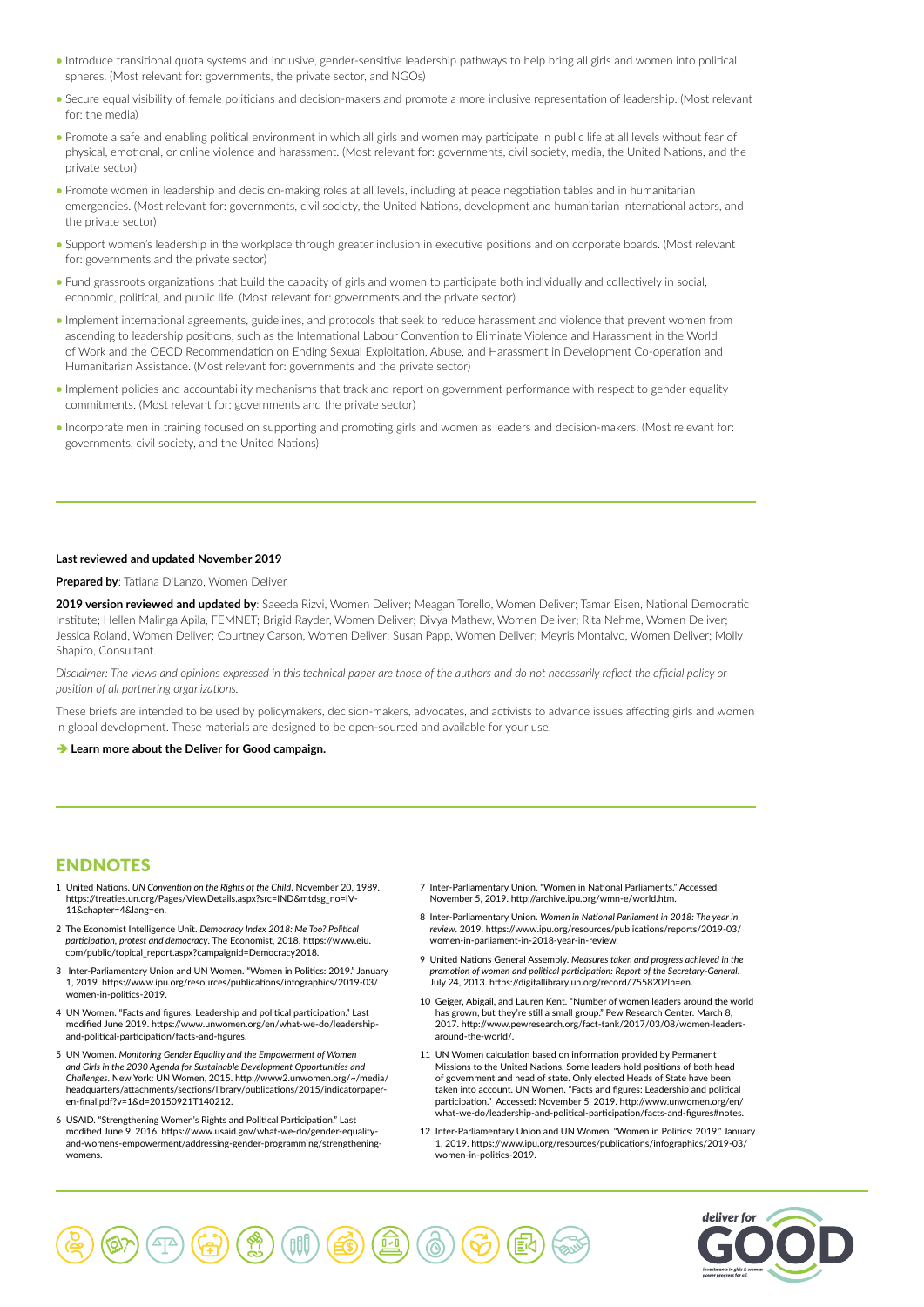- 13 Inter-Parliamentary Union. Youth participation in national parliaments. 2018. https://www.ipu.org/resources/publications/reports/2018-12/youthparticipation-in-national-parliaments-2018.
- 14 Women in Parliaments Global Forum and The World Bank. *The Female Political Career*. Zurich: WIP, 2015. https://www.womeninparliaments.org/wp-content/ uploads/2015/01/Final\_13012015\_The-Female-Political-Career.pdf.
- 15 National Democratic Institute. "Youth Political Participation Programming Guide." July 17, 2017. https://www.ndi.org/publications/youth-politicalparticipation-programming-guide.
- 16 National Democratic Institute. "Youth Political Participation Programming Guide." July 17, 2017. https://www.ndi.org/publications/youth-politicalparticipation-programming-guide.
- 17 Plan International. *Taking the Lead: Girls and Young Women on Changing the Face of Leadership*. Surrey: Plan International, 2019. https://plan-international.org/ publications/taking-the-lead.
- 18 United Nations Department of Economic and Social Affairs. *World Youth Report on Youth Civic Engagement*. New York: United Nations, 2016. https://www. un.org/development/desa/youth/publications/2016/07/world-youth-reporton-youth-civic-engagement/.
- 19 United Nations Security Council. *Resolution 1325*. October 31, 2000. http:// www.un.org/en/ga/search/view\_doc.asp?symbol=S/RES/1325(2000).
- 20 United Nations Security Council. *Resolution 2250*. December 9, 2015. https://www.un.org/en/ga/search/view\_doc.asp?symbol=S/ RES/2250(2015)&referer=/english/&Lang=E.
- 21 Coomaraswamy, Radhika. *Preventing Conflict Transforming Justice Securing the*  Peace: A Global Study on the Implementation of United Nations Security Council *Resolution 1325*. UN Women, 2015. https://www.peacewomen.org/sites/ default/files/UNW-GLOBAL-STUDY-1325-2015%20(1).pdf.
- 22 United Nations Security Council. *Report of the Secretary-General on Women, Peace and Security*. October 9, 2018. https://reliefweb.int/sites/reliefweb.int/ files/resources/N1831325.pdf
- 23 Council on Foreign Relations. "Women's Participation in Peace Processes." Last Modified January 30, 2019. https://www.cfr.org/interactive/womensparticipation-in-peace-processes.
- 24 National Democratic Institute. *Kosovo: Overcoming Barriers to Women's Political Participation*. 2015. https://www.ndi.org/files/Gender-Assesment-report-eng. pdf.
- 25 Markham, Susan. "Women as Agents of Change: Having Voice in Society and Influencing Policy." *National Democratic Institute*, 2013. https://www.ndi.org/ Markham-women-as-agents-of-change.
- 26 National Democratic Institute. *#NotTheCost: Submission by the National Democratic Institute to the United Nations Special Rapporteur on Violence Against Women*. June, 2018. https://www.ndi.org/sites/default/files/NDI%20 Submission.pdf.
- 27 National Democratic Institute. *#NotTheCost: Stopping Violence Against Women in Politics: Program Guidance*. 2017. https://www.ndi.org/sites/default/files/ not-the-cost-program-guidance-final.pdf.
- 28 National Democratic Institute. *Kosovo: Overcoming Barriers to Women's Political Participation*. 2015. https://www.ndi.org/files/Gender-Assesment-report-eng. pdf.
- 29 Knowledge Platform Security and Rule of Law and the Dutch NAP Partnership. *State of Affairs in Women, Peace and Security*. The Hague: Knowledge Platform Security and Rule of Law, 2015. https://www.inclusivesecurity.org/wpcontent/uploads/2015/02/State-of-Affairs-in-Women-Peace-and-Security. pdf.
- 30 National Democratic Institute. *#NotTheCost: Stopping Violence Against Women in Politics: Program Guidance*. 2017. https://www.ndi.org/sites/default/files/ not-the-cost-program-guidance-final.pdf.
- 31 National Democratic Institute. "Why Women in Politics Handout." n.d. Accessed October 10, 2019. https://www.ndi.org/dcc-gender-women-politics.
- 32 Camissa, Anne Marie and Beth Reingold. "Women in State Legislators and State Legislative Research: Beyond Sameness and Difference." *State Politics and Policy Quarterly* 4, no. 2 (2004): 181–210.
- 33 OECD. *Women, Government and Policy Making in OECD Countries: Fostering Diversity for Inclusive Growth*. Paris: OECD Publishing, 2014. https://www. oecd-ilibrary.org/governance/women-government-and-policy-making-inoecd-countries\_9789264210745-en.
- 34 Dittmar, Kelly, Kira Sanbonmatsu, and Susan Carroll. *A Seat at the Table: Congresswomen's Perspectives on Why Their Presence Matters*. New York: Oxford University Press, 2018.
- 35 O'Neil, Tam, Georgia Plank, and Pilar Domingo. *Support to women and girls' leadership: A rapid review of the evidence*. London: Overseas Development Institute. March, 2015. http://www.odi.org/sites/odi.org.uk/files/odi-assets/ publications-opinion-files/9623.pdf.
- 36 National Democratic Institute. "Why Women in Politics Handout." n.d. Accessed October 10, 2019. https://www.ndi.org/dcc-gender-women-politics.
- 37 Gagliarducci, Stefano and Daniele Paserman. "Gender Differences in Cooperative Environments: Evidence from the U.S. Congress." *National Bureau of Economic Research*. Working Paper 22488. 2016. https://www.nber.org/ papers/w22488.
- 38 Anzia, Sarah and Christopher Berry. "The Jackie (and Jill) Robinson Effect: Why Do Congresswomen Outperform Congressmen?" *American Journal of Political Science* 55, no. 3 (2011): 478–493. https://onlinelibrary.wiley.com/doi/ abs/10.1111/j.1540-5907.2011.00512.x.
- 39 Kumar Jha, Chandan and Sudipta Sarangi. "Women and corruption: What positions must they hold to make a difference?" *Journal of Economic Behavior and Organization* 151 (2018): 219–233. https://www.sciencedirect.com/ science/article/pii/S0167268118300933?via%3Dihub.
- 40 O'Brien, Diana and Johanna Rickne. "Gender Quotas and Women's Political Leadership." *American Political Science Review* 110, no. 1 (2016): 112–126. https://doi.org/10.1017/S0003055415000611.
- 41 Hughes, Melanie, Pamela Paxton, Amanda B. Clayton, and Pär Zetterberg. "Global Gender Quota Adoption, Implementation, and Reform." *Comparative Politics* 51, no. 2 (2019): 219–238. DOI: 10.5129/001041519825256650.
- 42 Ballington, Julie, and Azza Karam. *Women in Parliament: Beyond Numbers*. Stockholm: International IDEA, 2005. http://www.idea.int/publications/ catalogue/women-parliament-beyond-numbers-revised-edition.
- 43 UN Women calculation based on: Institute for Democracy and Electoral Assistance, Stockholm University and Inter-Parliamentary Union. "Gender Quotas Database." Accessed November, 2019. http://www.quotaproject. org/. and Inter-Parliamentary Union. "Women in National Parliaments." September 1, 2019. http://www.ipu.org/wmn-e/world.htm. UN Women. "Facts and figures: leadership and political participation." Accessed November 2019. https://www.unwomen.org/en/what-we-do/leadership-and-politicalparticipation/facts-and-figures#note
- 44 Inter-Parliamentary Union. *Women in National Parliament in 2018: The year in review*. Geneva: IPU, 2019. https://www.ipu.org/resources/publications/ reports/2019-03/women-in-parliament-in-2018-year-in-review.
- 45 Chouakri, Yasmina. *Violence Against Women in Political Parties: Analysis of the Situation in Tunisia*. National Democratic Institute, 2019. https://www.ndi.org/ sites/default/files/02-12-2019\_Tunisia%20%281%29.pdf.
- 46 Institute for Democracy and Electoral Assistance. "Country View on Tunisia: Gender Quotas Database." 2019. https://www.idea.int/data-tools/ data/ gender-quotas/country-view/284/35.
- 47 United Nations Security Council. *Resolution 1325*. October 31, 2000. http:// www.securitycouncilreport.org/atf/cf/%7B65BFCF9B-6D27-4E9C-8CD3- CF6E4FF96FF9%7D/WPS%20SRES1325%20.pdf.
- 48 UN Women. "In Brief: Peace and Security." 2015. http://www.unwomen.org/-/ media/headquarters/attachments/sections/library/publications/2013/12/ un%20women%20briefthematicpsuswebrev3%20pdf.pdf?la=en.
- 49 O'Reilly, Marie, Andrea Ó Súilleabháin, and Thania Paffenholz. *Reimagining Peacemaking: Women's Roles in Peace Processes*. International Peace Institute, 2015. https://www.ipinst.org/wp-content/uploads/2015/06/IPI-E-pub-Reimagining-Peacemaking.pdf.
- 50 Paffenholz, Thania, Nick Ross, Steven Dixon, Anna-Lena Schluchter, and Jacqui True. *Making Women Count – Not Just Counting Women: Assessing Women's Inclusion and Influence on Peace Negotiations*. Geneva: Inclusive Peace and Transition Initiative and UN Women, 2016. https://www.inclusivepeace.org/ sites/default/files/IPTI-UN-Women-Report-Making-Women-Count-60-Pages. pdf.
- 51 The percentages in conflict and post-conflict countries were calculated by UN Women using data from the Inter-Parliamentary Union. Inter-Parliamentary Union. "Women in National Parliaments," January 1, 2019. http://archive.ipu. org/wmn-e/world.htm. UN Women. "Facts and figures: leadership and political participation." Accessed November 2019. https://www.unwomen.org/en/ what-we-do/peace-and-security/facts-and-figures.
- 52 The percentages in conflict and post-conflict countries were calculated by UN Women using data from the IPU. UN Women and the Inter-Parliamentary Union. "Women in politics 2019 map." January 1, 2019. http://www. unwomen.org/en/digital-library/publications/2019/03/women-in-politics-2019-map#view. UN Women. "Facts and figures: leadership and political participation." Accessed November 2019. https://www.unwomen.org/en/ what-we-do/peace-and-security/facts-and-figures.
- 53 United States Congress. *S.1141 Women, Peace, and Security Act of 2017*. October 6, 2017. https://www.congress.gov/bill/115th-congress/senatebill/1141.
- 54 United States Executive Office of the President. *United States Strategy on Women, Peace and Security*. June 2019. https://www.hsdl. org/?abstract&did=826079.
- 55 Government of Canada. "Canada's ambassador for Women, Peace and Security." Last modified June 17, 2019. https://www.international.gc.ca/worldmonde/issues\_development-enjeux\_developpement/gender\_equality-egalite\_ des\_genres/women\_peace\_security-femmes\_paix\_securite-rep.aspx?lang=eng.
- 56 OECD. *DAC Recommendation on Ending Sexual Exploitation, Abuse, and Harassment in Development Co-operation and Humanitarian Assistance: Key Pillars of Prevention and Response*. 2019. http://www.oecd.org/ officialdocuments/publicdisplaydocumentpdf/?cote=DCD/DAC(2019)31/ FINAL&docLanguage=En.
- 57 Barclay, Alison, Michelle Higelin and Melissa Bungcaras. *On the Frontline: Catalysing Women's Leadership in Humanitarian Action*. Johannesburg: ActionAid International, 2016. https://www.actionaid.org.uk/sites/default/files/ publications/actionaid\_policy\_report\_on\_the\_frontline\_catalysing\_womens\_ leadership\_in\_humanitarian\_action.pdf.



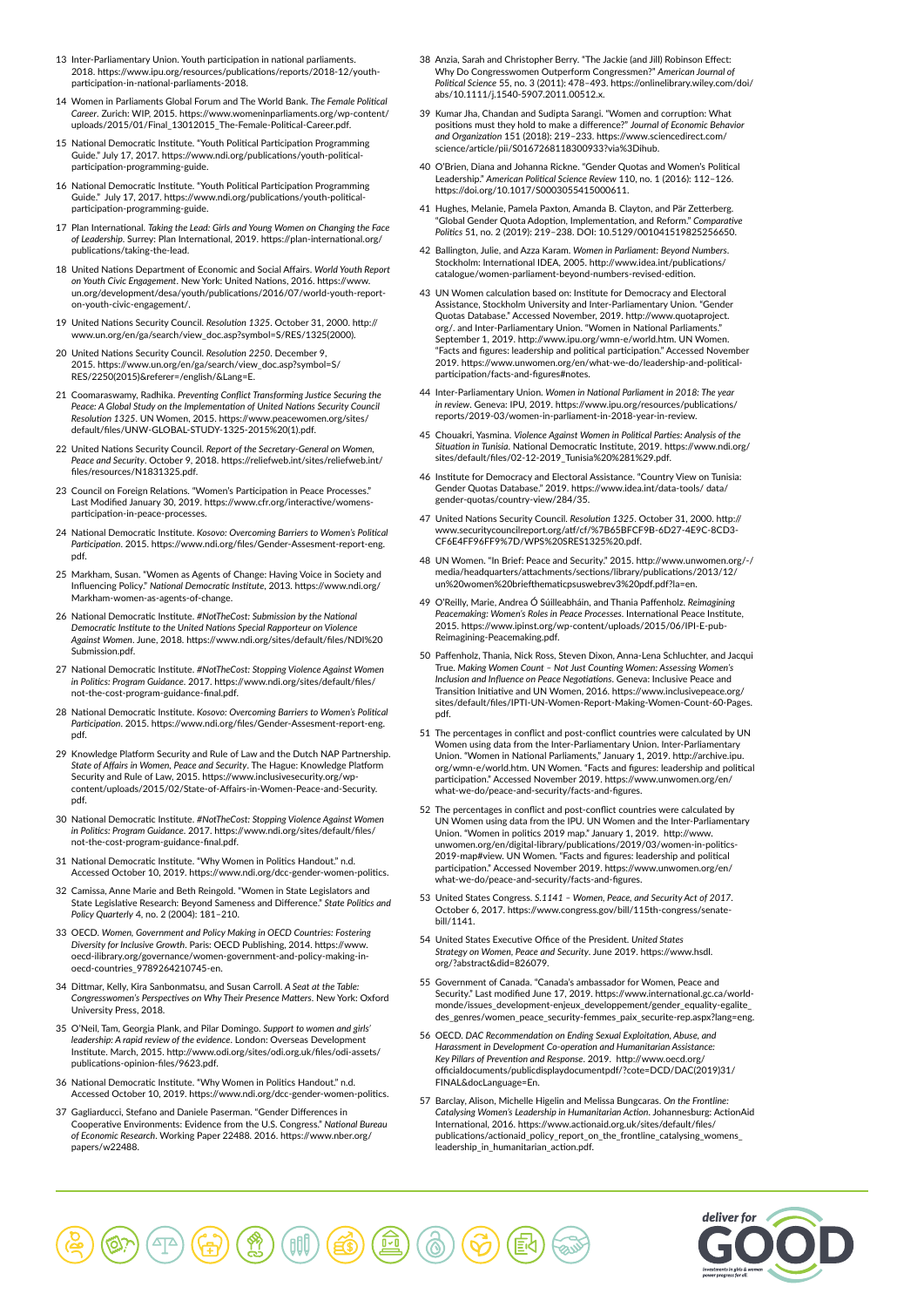- 58 Domingo, Pilar, Rebecca Holmes, Tam O'Neil, Nicola Jones, Kate Bird, Anna Larson, Elizabeth Presler-Marshall, and Craig Valters. *Women's voice and leadership in decision-making: Assessing the evidence*. London: Overseas Development Institute, 2015. https://www.odi.org/sites/odi.org.uk/files/odiassets/publications-opinion-files/9627.pdf.
- 59 National Democratic Institute. *A Strategy for Peace in Iraq: A Gender-Sensitive National Reconciliation Platform*. 2018. https://www.ndi.org/sites/default/files/ National%20Reconciliation%20Platform%20Formatted%20%28ENG%29.pdf.
- 60 Women's International League for Peace and Freedom. "Syrian Women's Political Movement Releases Three Policy Papers." July 1, 2019. https://www. wilpf.org/syrian-womens-political-movement-releases-three-policy-papers/.
- 61 OECD. *Aid to gender equality and women's empowerment: An Overview*. 2018. http://www.oecd.org/dac/gender-development/Aid-to-gender-overview-2018. pdf.
- 62 OECD. *Aid to gender equality and women's empowerment: An Overview*. 2018. http://www.oecd.org/dac/gender-development/Aid-to-gender-overview-2018. pdf.
- 63 UN Women, IDLO, World Bank, and Task Force on Justice. *Justice for Women: High-level Group Report*. 2019. https://www.idlo.int/sites/default/files/pdfs/ publications/Justice-for-Women\_Full-Report-English.pdf.
- 64 UN Women. *The Empowerment of Women and Girls with Disabilities: Towards*  Full and Effective Participation and Gender Equality. New York: UN Wome 2018. http://www.unwomen.org/-/media/headquarters/attachments/ sections/library/publications/2018/empowerment-of-women-and-girls-withdisabilities-en.pdf?la=en&vs=3504.
- 65 Noland, Marcus, Tyler Moran and Barbara Kotschwar. "Is Gender Diversity Profitable? Evidence from a Global Survey." *Working Paper 16.3*. Peterson Institute for International Economics, 2016. https://piie.com/system/files/ documents/wp16-3.pdf.
- 66 Lisa Prior, Tahnee and Leena Heinämäki. "The Rights and Role of Indigenous Women in the Climate Change Regime." *Arctic Review on Law and Politics* 8 (2017): 193–221. https://doi.org/10.23865/arctic.v8.901.
- 67 Riedl, Karin. *Beyond numbers: the participation of indigenous peoples in parliament: survey report*. Inter-Parliamentary Union, 2014. http://www.ipu.org/ pdf/publications/indigenous-sur-en.pdf.
- 68 Riedl, Karin. *Beyond numbers: the participation of indigenous peoples in parliament: survey report*. Inter-Parliamentary Union, 2014. http://www.ipu.org/ pdf/publications/indigenous-sur-en.pdf.
- 69 International Foundation for Electoral Systems. "Creating a Policy Platform to Advocate for Rights of Kenyan Women with Disabilities." December 19, 2017. https://www.ifes.org/news/creating-policy-platform-advocate-rights-kenyannen-disabilities
- 70 United Nations Development Programme. *Enhancing Youth Political Participation throughout the Electoral Cycle: A Good Practice Guide*. New York: UNDP, 2013. http://www.undp.org/content/dam/undp/library/ Democratic%20Governance/Electoral%20Systems%20and%20Processes/ ENG\_UN-Youth\_Guide-LR.pdf.
- 71 United Nations Development Programme. *Enhancing Youth Political Participation throughout the Electoral Cycle: A Good Practice Guide*. New York: UNDP, 2013. http://www.undp.org/content/dam/undp/library/ Democratic%20Governance/Electoral%20Systems%20and%20Processes/ ENG\_UN-Youth\_Guide-LR.pdf.
- 72 United Nations Development Programme. *Enhancing Youth Political Participation throughout the Electoral Cycle: A Good Practice Guide*. New York: UNDP, 2013. http://www.undp.org/content/dam/undp/library/ Democratic%20Governance/Electoral%20Systems%20and%20Processes/ ENG\_UN-Youth\_Guide-LR.pdf.
- 73 United Nations Development Programme. *Enhancing Youth Political Participation throughout the Electoral Cycle: A Good Practice Guide*. New York: UNDP, 2013. http://www.undp.org/content/dam/undp/library/ Democratic%20Governance/Electoral%20Systems%20and%20Processes/ ENG\_UN-Youth\_Guide-LR.pdf.
- 74 Women Sports Foundation. *Her Life Depends On It III: Sport, Physical Activity, and the Health and Well-Being of American Girls and Women*. East Meadow: Women's Sports Foundation, 2015. https://www.womenssportsfoundation. org/research/article-and-report/health-research/her-life-depends-on-it-iii/.
- 75 National Democratic Institute. *Increasing Women's Political Participation Through Effective Training Programs: A Guide to Best Practices and Lessons Learned*. 2013. https://www.ndi.org/sites/default/files/Training-Manual-Increasing-WPP-Through-Effective-Training-Programs.pdf.
- 76 Dodsworth, Susan and Nic Cheeseman. *Just Add Women? Parliamentary Committees and the Health Sector in Africa*. Westminster Foundation for Democracy and University of Birmingham, 2019. https://www.wfd.org/wpcontent/uploads/2019/06/WEB\_WFD-PAPER\_Just-add-women.pdf.
- National Democratic Institute. "National Democratic Institute: Burkina Faso. 2016. https://www.ndi.org/sites/default/files/Burkina%20Faso%20One%20 Pager%202016-04.pdf.
- 78 National Democratic Institute. "Helping Women and Youth be Competitive Candidates as Burkina Faso Vote Brings Political Transition to an End." 2016. https://www.ndi.org/Women\_Youth\_Competitive\_Candidates\_Burkina\_Faso\_ story.
- 79 National Democratic Institute. "Burkina Faso Campaign Brings 16,000 Women Closer to Voter Registration." October, 23 2012. https://www.ndi.org/burkinafaso-birth-certificates.
- 80 Plan International. *Taking the Lead: Girls and Young Women on Changing the Face of Leadership*. Surrey: Plan International, 2019. https://plan-international.org/ publications/taking-the-lead.
- 81 Plan International. "9 Out of 10 Girls Believe Women Leaders Suffer Sexual Harassment." June 4, 2019. https://plan-international.org/news/2019-06-04 girls-believe-women-leaders-suffer-sexual-harassment.
- 82 Plan International. *Taking the Lead: Girls and Young Women on Changing the Face of Leadership*. Surrey: Plan International, 2019. https://plan-international.org/ publications/taking-the-lead.
- 83 Ballington, Julie, and Azza Karam. *Women in Parliament: Beyond Numbers*. Stockholm: International IDEA, 2005. http://www.idea.int/publications/ catalogue/women-parliament-beyond-numbers-revised-edition.
- 84 First-Arai, Leanna. "This International Women's Day, Meet the Girls Leading a Movement." *Sierra Club*. March 8, 2019. https://www.sierraclub.org/sierra/ international-women-s-day-meet-girls-leading-movement-climate-change- 23fridaysforfuture
- 85 United Nations. *Gender Responsive Disaster Risk Reduction: A contribution by*  the United Nations to the consultation leading to the Third UN World Conferenc *on Disaster Risk Reduction*. 2014. http://www.preventionweb.net/files/40425\_ gender.pdf.
- 86 UN Office for Disaster Risk Reduction. "What is Disaster Risk Reduction?" Accessed November 5, 2019. https://www.unisdr.org/who-we-are/what-is-drr.
- 87 O'Neil, Tam, Georgia Plank, and Pilar Domingo. *Support to women and girls' leadership: A rapid review of the evidence*. London: Overseas Development Institute. March, 2015. http://www.odi.org/sites/odi.org.uk/files/odi-assets/ publications-opinion-files/9623.pdf.
- 88 van der Gaag, N., Heilman, B., Gupta T., Nembhard, C., and Barker, G. *State of the World's Fathers: Unlocking the Power of Men's Care*. Washington, DC: Promundo-US, 2019. https://stateoftheworldsfathers.org/report/state-of-theworlds-fathers-helping-men-step-up-to-care/.
- 89 Farré, Lídia. World Development Report 2012: Gender Equality and Developmen *– The Role of Men for Gender Equality*. Washington, DC: World Bank. 2012. http://hdl.handle.net/10986/9237.
- 90 Ernst & Young. *Is SHE Your Next Leader?* India: EY, 2018. https://www.ey.com/ Publication/vwLUAssets/ey-is-she-your-next-leader/%24File/ey-is-she-yournext-leader.pdf.
- 91 World Bank. *World Development Report 2012: Gender Equality and Development*. Washington, DC: The World Bank, 2012. http://hdl.handle.net/10986/4391.
- 92 McKinsey & Company. *Women in the Workplace*. 2018. https://www.mckinsey. com/featured-insights/gender-equality/women-in-the-workplace-2018.
- 93 McKinsey & Company. *Women in the Workplace*. 2018. https://www.mckinsey. com/featured-insights/gender-equality/women-in-the-workplace-2018.
- 94 Noland, Marcus, Tyler Moran and Barbara Kotschwar. "Is Gender Diversity Profitable? Evidence from a Global Survey." *Working Paper 16.3*. Peterson Institute for International Economics, 2016. https://piie.com/system/files/ documents/wp16-3.pdf.
- 95 Comi, Simona, Mara Grasseni, Federica Origo, and Laura Pagani. "Where Women Make the Difference. The Effects of Corporate Board Gender Quotas on Firms Performance Across Europe." University of Milan Bicocca Depa *of Economics, Management and Statistics* Working Paper No. 367. 2017. https:// papers.ssrn.com/sol3/papers.cfm?abstract\_id=3001255.
- 96 Ghosh, Ratna, Paromita Chakravarti, and Kumari Mansi. "Women's Empowerment and Education: Panchayat's and women's self help groups in India." *Policy Futures in Education* 13, no. 3 (2015): 294–314. http://journals. sagepub.com/doi/pdf/10.1177/1478210315571214.
- 97 Ghosh, Ratna, Paromita Chakravarti, and Kumari Mansi. "Women's Empowerment and Education: Panchayat's and women's self help groups in India." *Policy Futures in Education* 13, no. 3 (2015): 294–314. http://journals. sagepub.com/doi/pdf/10.1177/1478210315571214.
- 98 Wharton, University of Pennsylvania. "What Is the Role of Women in Indian Politics? Growing Stronger…" May 21, 2009. https://knowledge.wharton. upenn.edu/article/what-is-the-role-of-women-in-indian-politics-growingstronger/.
- 99 Bhatnagar, Rahul. "Take Five: "Elected Women Representatives are key agents for transformational economic, environmental, and social change in India." *UN Women*. July 18, 2019. http://www.unwomen.org/en/news/stories/2019/7/ take-five-rahul-bhatnagar-india.
- 100 Chattopadhyay, Raghabendra and Esther Duflo. "Women as Policy Makers: Evidence from a Randomized Policy Experiment in India," *Econometrica* 72, no. 5 (2004): 1409–1443. https://economics.mit.edu/files/792.
- 101 Beaman, Lori, Raghabendra Chatopadhyay, Esther Duflo, Rohini Pande, and Petia Topalova. "Powerful Women: Does Exposure Reduce Bias?" MIT Economics. https://economics.mit.edu/files/3122.
- 102 Beaman, Lori, Raghabendra Chatopadhyay, Esther Duflo, Rohini Pande, and Petia Topalova. "Powerful Women: Does Exposure Reduce Bias?" MIT Economics. https://economics.mit.edu/files/3122.